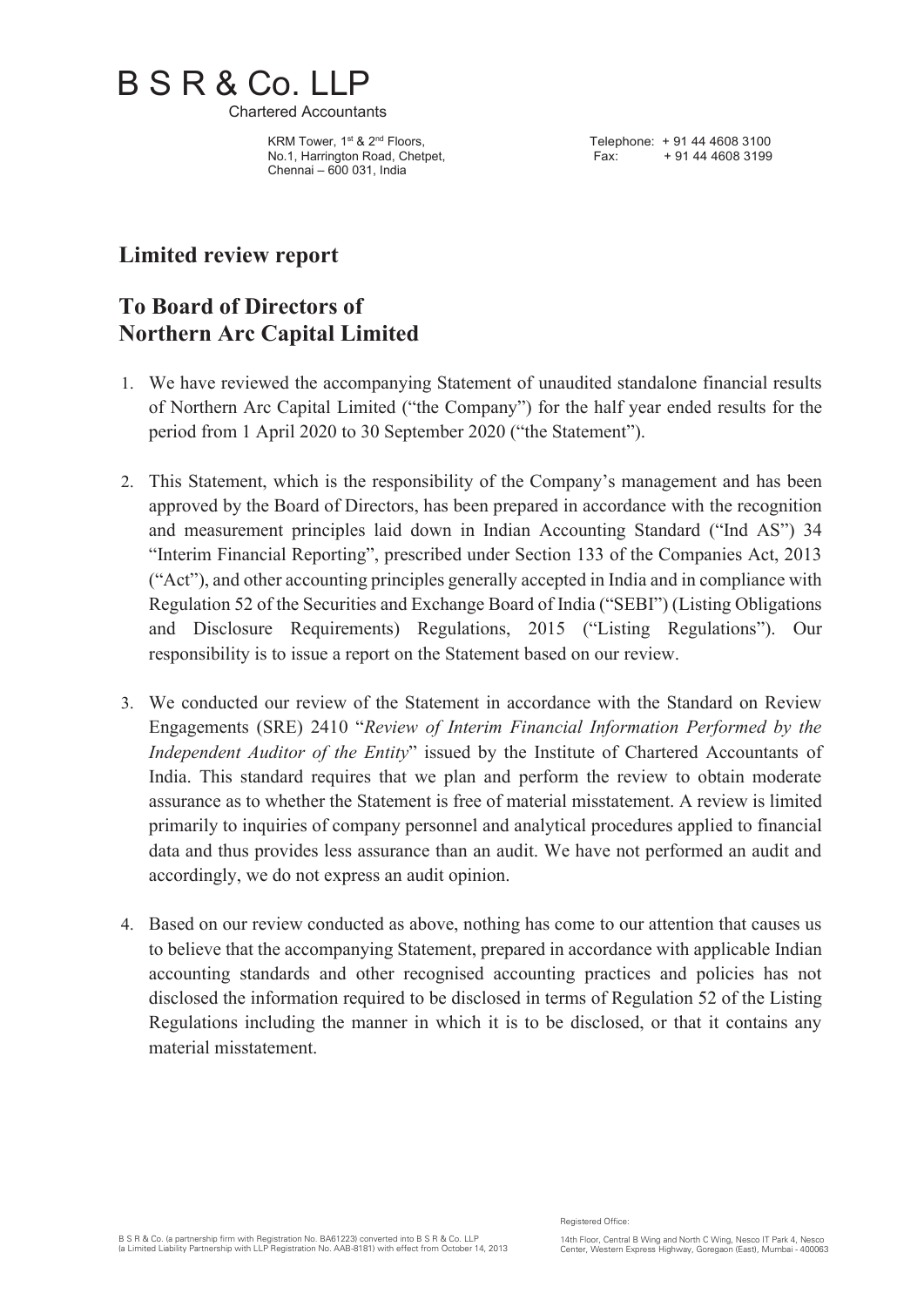## **B S R & Co LLP**

# **Limited review report Northern Arc Capital Limited**

*Page 2 of 2* 

5. As described in Note 5 to the Statement, in respect of accounts where moratorium benefit have been granted, the staging of those accounts as at 30 September 2020 is based on the days past due status considering the benefit of moratorium period in accordance with the Reserve Bank of India Covid-19 Regulatory Package.

The extent to which the COVID - 19 pandemic will impact the Company's financial position and performance including the Company's estimates of impairment of loans and fair valuation of investments, are dependent on future developments which are highly uncertain.

Our conclusion is not modified in respect of this matter.

*for* **B S R & Co. LLP** Chartered Accountants Firm's Registration No: 101248W/W-100022 S SETHURAMAN Date: 2020.11.09 19:52:57 Digitally signed by S SETHURAMAN +05'30'

### **S Sethuraman**

*Partner* Membership No: 203491 UDIN: 20203491AAAAEQ1555

Place : Chennai Date : 9 November 2020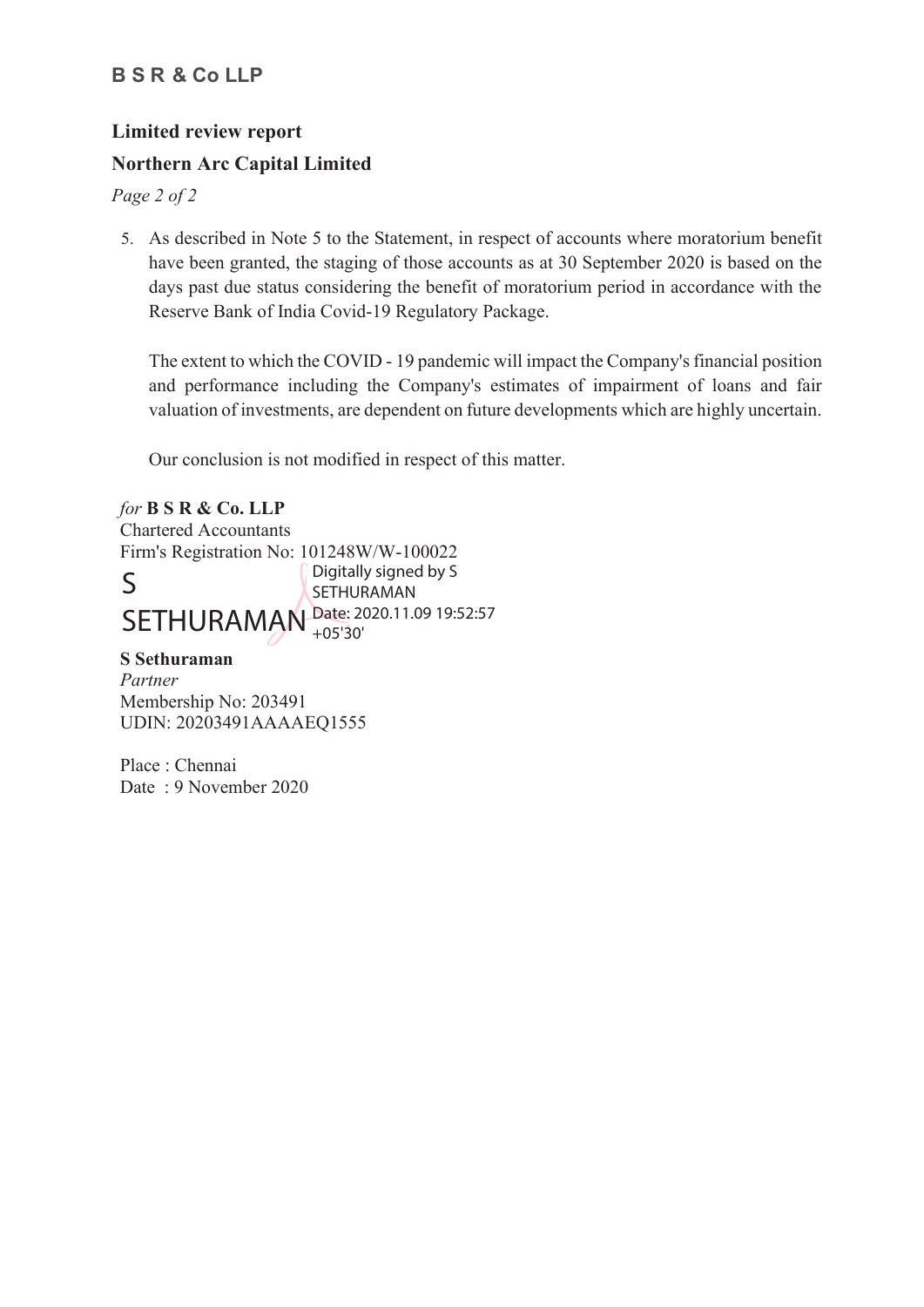#### Statement of unaudited standalone assets and liabilities as at 30 September 2020 Northern Arc Capital Limited CIN: U65910TN1989PLC017021 Regd. Office: IITM Research Park, Phase I, 10th Floor, Kanagam Village, Taramani, Chennai - 600 113

|                                                                             | (All amounts are in lakhs, except share data and as stated) |               |  |  |
|-----------------------------------------------------------------------------|-------------------------------------------------------------|---------------|--|--|
| Particulars                                                                 | As at                                                       | As at         |  |  |
|                                                                             | 30 September 2020                                           | 31 March 2020 |  |  |
|                                                                             | (Unaudited)                                                 | (Audited)     |  |  |
| <b>ASSETS</b>                                                               |                                                             |               |  |  |
| <b>Financial assets</b>                                                     |                                                             |               |  |  |
| Cash and cash equivalents                                                   | 29,517.09                                                   | 32,485.12     |  |  |
| Bank balances other than cash and cash equivalents                          | 10,733.88                                                   | 7,720.21      |  |  |
| Trade receivables                                                           | 902.23                                                      | 821.57        |  |  |
| Loans                                                                       | 280,491.75                                                  | 294,597.06    |  |  |
| Investments                                                                 | 123,865.84                                                  | 104,828.13    |  |  |
| Other financial assets                                                      | 760.57                                                      | 1,173.42      |  |  |
|                                                                             | 446,271.36                                                  | 441,625.51    |  |  |
| <b>Non-financial assets</b>                                                 |                                                             |               |  |  |
| Current tax assets (net)                                                    | 2,445.56                                                    | 3,662.18      |  |  |
| Deferred tax assets (net)                                                   | 1,646.25                                                    | 360.35        |  |  |
| Property, plant and equipment                                               | 157.15                                                      | 178.19        |  |  |
| Right of use asset                                                          | 1,184.58                                                    | 1,324.14      |  |  |
| Intangible assets                                                           | 727.99                                                      | 831.54        |  |  |
| Intangible assets under development                                         | 299.76                                                      | 94.94         |  |  |
| Other non-financial assets                                                  | 211.01                                                      | 244.11        |  |  |
|                                                                             | 6,672.30                                                    | 6,695.45      |  |  |
| <b>TOTAL ASSETS</b>                                                         | 452,943.66                                                  | 448,320.96    |  |  |
| <b>LIABILITIES AND EQUITY</b>                                               |                                                             |               |  |  |
| <b>LIABILITIES</b>                                                          |                                                             |               |  |  |
| <b>Financial liabilities</b>                                                |                                                             |               |  |  |
| Trade payables                                                              |                                                             |               |  |  |
| -total outstanding dues of micro and small enterprises                      |                                                             |               |  |  |
| -total outstanding dues of creditors other than micro and small enterprises | 1,737.57                                                    | 793.17        |  |  |
| Debt securities                                                             | 122,591.95                                                  | 86,020.70     |  |  |
| Borrowings (other than debt secuities)                                      | 168,950.93                                                  | 206,087.40    |  |  |
| Other financial liabilities                                                 | 3,526.43                                                    | 4,683.04      |  |  |
|                                                                             | 296,806.88                                                  | 297,584.31    |  |  |
| <b>Non-financial liabilities</b>                                            |                                                             |               |  |  |
| Provisions                                                                  | 2,914.73                                                    | 1,327.09      |  |  |
| Other non-financial liabilities                                             | 168.87                                                      | 127.68        |  |  |
|                                                                             | 3,083.60                                                    | 1,454.77      |  |  |
| <b>EQUITY</b>                                                               |                                                             |               |  |  |
| Equity share capital                                                        | 8,747.79                                                    | 8,747.79      |  |  |
| Other equity                                                                | 144,305.39                                                  | 140,534.09    |  |  |
|                                                                             | 153,053.18                                                  | 149,281.88    |  |  |
| <b>TOTAL LIABILITIES AND EQUITY</b>                                         | 452,943.66                                                  | 448,320.96    |  |  |
|                                                                             |                                                             |               |  |  |

*See accompanying notes to the unaudited standalone financial results*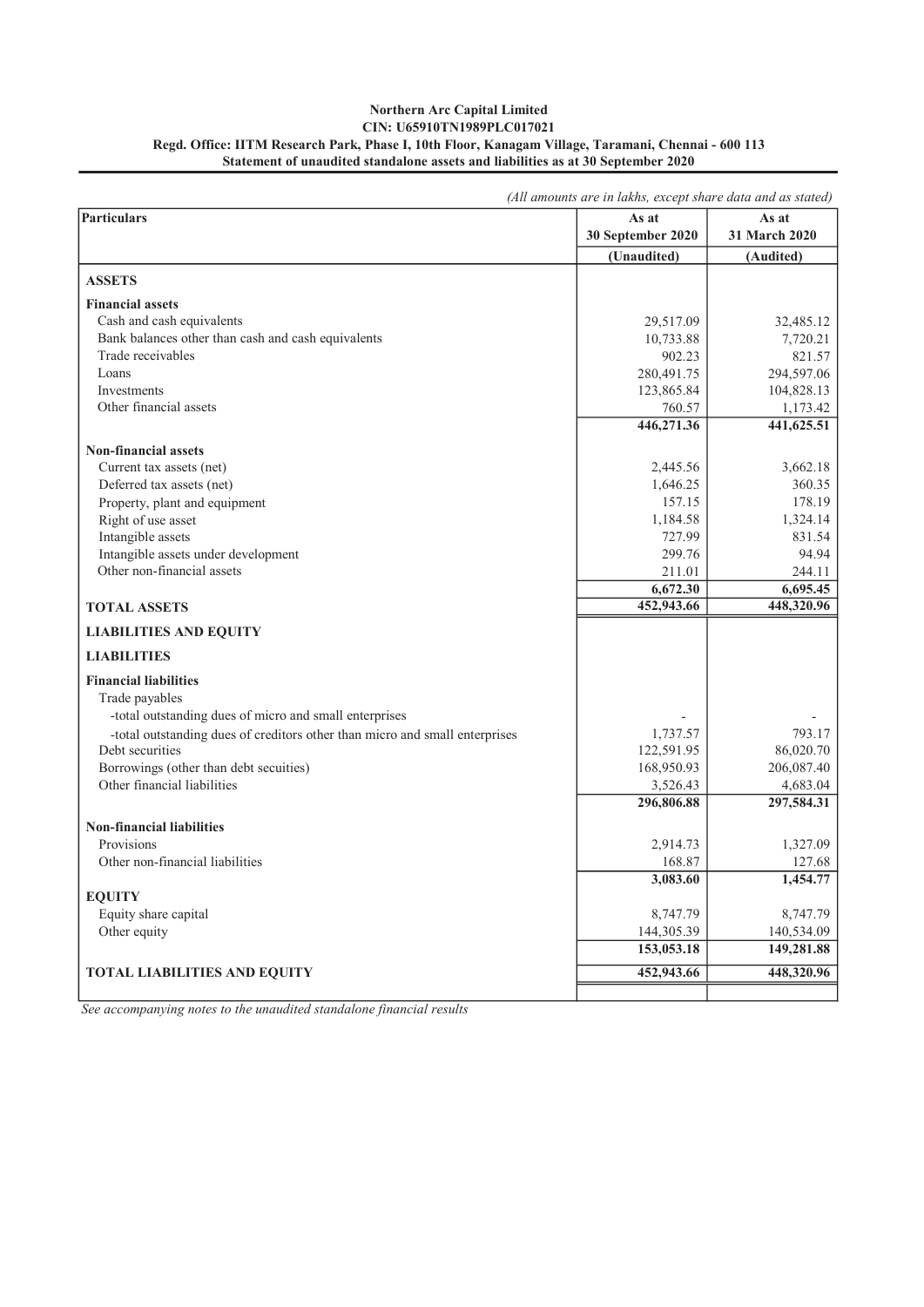#### Northern Arc Capital Limited CIN: U65910TN1989PLC017021 Regd. Office: IITM Research Park, Phase I, 10th Floor, Kanagam Village, Taramani, Chennai - 600 113 Statement of unaudited standalone financial results for the half year ended 30 September 2020

|                                                                                      | (All amounts are in lakhs, except share data and as stated) |                                      |               |
|--------------------------------------------------------------------------------------|-------------------------------------------------------------|--------------------------------------|---------------|
| <b>Particulars</b>                                                                   | HaIf year ended                                             | Half year ended<br><b>Year ended</b> |               |
|                                                                                      | 30 September 2020                                           | 30 September 2019                    | 31 March 2020 |
|                                                                                      | (Unaudited)                                                 | (Unaudited)                          | (Audited)     |
|                                                                                      |                                                             |                                      |               |
| <b>Revenue from operations</b>                                                       |                                                             |                                      |               |
| Interest income                                                                      | 27,918.42                                                   | 26,554.91                            | 52,986.97     |
| Fees and commission income                                                           | 1,605.57                                                    | 2,047.80                             | 5,060.12      |
| Net gain on fair value changes                                                       | 2,122.36                                                    | (263.60)                             | 1,341.94      |
| Net gain on derecognition of financial instruments                                   |                                                             |                                      | 489.38        |
| <b>Total revenue from operations</b>                                                 | 31,646.35                                                   | 28,339.11                            | 59,878.41     |
| Other income                                                                         | 87.35                                                       | 54.29                                | 186.49        |
| <b>Total income</b>                                                                  | 31,733.70                                                   | 28,393.40                            | 60,064.90     |
|                                                                                      |                                                             |                                      |               |
| <b>Expenses</b>                                                                      |                                                             |                                      |               |
| Finance costs                                                                        | 15,785.49                                                   | 15,461.75                            | 30,920.50     |
| Fees and commission expense                                                          | 1,488.61                                                    | 1,151.81                             | 2,289.11      |
| Impairment on financial instruments (refer note 5)                                   | 7,069.06                                                    | (1,009.13)                           | 3,523.08      |
| Employee benefits expenses                                                           | 2,244.48                                                    | 3,514.02                             | 6,047.37      |
| Depreciation and amortisation                                                        | 279.80                                                      | 286.89                               | 671.62        |
| Other expenses                                                                       | 1,014.57                                                    | 1,779.91                             | 3,549.39      |
| <b>Total expenses</b>                                                                | 27,882.01                                                   | 21,185.25                            | 47,001.07     |
| <b>Profit before tax</b>                                                             | 3,851.69                                                    | 7,208.15                             | 13,063.83     |
| Tax expense                                                                          |                                                             |                                      |               |
| Current tax                                                                          | 2,451.00                                                    | 2,190.01                             | 3,370.00      |
| Deferred tax charge / (benefit)                                                      | (1,475.08)                                                  | 549.19                               | 731.90        |
|                                                                                      |                                                             |                                      |               |
| Profit for the period / year                                                         | 2,875.77                                                    | 4,468.95                             | 8,961.93      |
| Other comprehensive income                                                           |                                                             |                                      |               |
| Items that will not be reclassified to profit or loss                                |                                                             |                                      |               |
| Remeasurements of the defined benefit asset/ (liability)                             | (25.17)                                                     | (137.61)                             | 54.48         |
| Income tax relating to items that will not be reclassified to profit or loss         | 6.34                                                        | 34.64                                | (13.71)       |
| Net other comprehensive income not to be reclassified subsequently to profit or loss | (18.83)                                                     | (102.97)                             | 40.77         |
| Items that will be reclassified subsequently to profit or loss                       |                                                             |                                      |               |
| Fair valuation of financial instruments                                              | 776.79                                                      | (0.53)                               | (224.94)      |
| Income tax relating to items that will be reclassified to profit or loss             | (195.52)                                                    | 449.74                               | 506.27        |
| Net other comprehensive income to be reclassified subsequently to profit or loss     | 581.27                                                      | 449.21                               | 281.33        |
| Other comprehensive income for the period / year, net of income tax                  | 562.44                                                      | 346.24                               | 322.10        |
|                                                                                      |                                                             |                                      |               |
| Total comprehensive income, net of income tax                                        | 3,438.21                                                    | 4,815.19                             | 9,284.03      |
| Earnings per equity share                                                            |                                                             |                                      |               |
| Basic (in rupees)                                                                    | 3.29                                                        | 5.46                                 | 10.67         |
| Diluted (in rupees)                                                                  | 2.46                                                        | 4.11                                 | 7.55          |
| Face value per share                                                                 | 10.00                                                       | 10.00                                | 10.00         |
|                                                                                      | (Not Annualised)                                            | (Not Annualised)                     | (Annualised)  |

*See accompanying notes to the unaudited standalone financial results*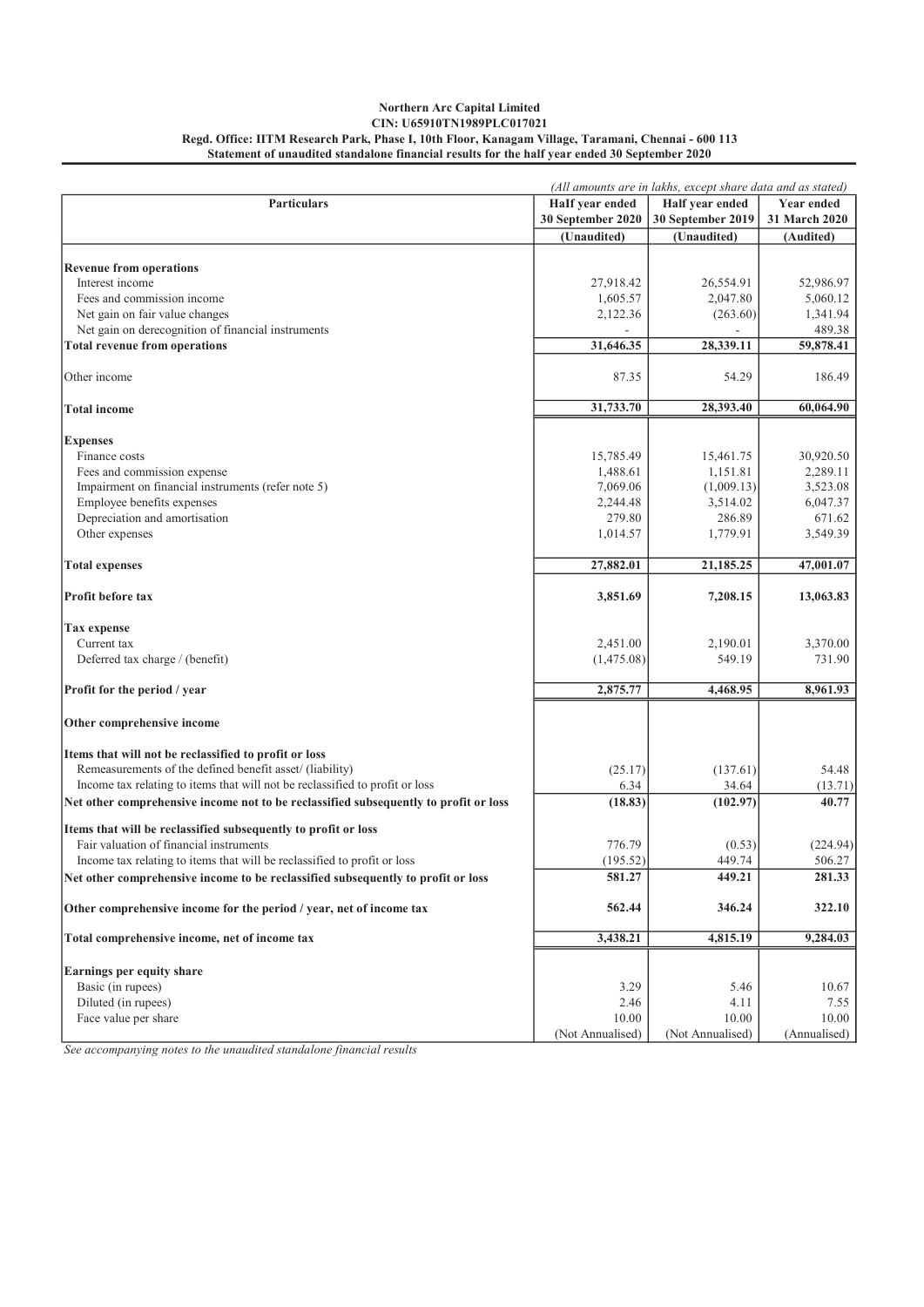Notes:

- 1 Northern Arc Capital Limited ("the Company") is a Systemically important and non deposit taking Non-Banking Finance Company registered with the Reserve Bank of India ("the RBI").
- $\mathcal{D}$ The unaudited standalone financial results for the half year ended 30 September 2020 have been reviewed by the Audit Committee and subsequently approved by the Board of Directors at their respective meetings held on 9 November 2020. The auditors have issued an unmodified review report.
- 3 These unaudited standalone financial results have been prepared in accordance with recognition and measurement principles laid down in accordance with the Indian Accounting Standard ('Ind AS') 34 - "Interim Financial Reporting" as prescribed under Section 133 of the Companies Act, 2013 ('The Act'), and other accounting principles generally accepted in India and in compliance with Regulation 52 of the Securities Exchange Board oflndia ("SEBI") (Listing Obligations and Disclosure Requirements) Regulations 2015.
- 4 There are no separate reportable segments in accordance with Ind AS 108 on "Operating Segments" in respect of the Company.
- 5 The impact of COVID-19 on the economy continues to be uncertain and would be dependent upon future developments including various measures taken by the Government, Regulator, responses of businesses, consumers etc. Hence, the extent of impact of the COVID - 19 pandemic will impact the Company's financial position and performance including the Company's estimates of impairment of loans and fair valuation of investments, are dependent on future developments which are highly uncertain.

In accordance with the Board approved moratorium policy read with the Reserve Bank of India (RBI) guidelines dated 27 March 2020, 17 April 2020 and 23 May 2020 relating to 'COVID-19 –Regulatory Package', the Company has granted moratorium on payment of installments falling due between 1 March 2020 and 31 August 2020 on a case to case basis to eligible borrowers. Having regard to the guidance provided by the RBI and the Institute of Chartered Accountants of India, in the assessment of the Company, extension of such moratorium benefit to borrowers as per the COVID-19 Regulatory Package of the RBI by itself is not considered to result in significant increase in credit risk as per Ind AS 109 - Financial Instruments. The Company continues to recognise interest income during the moratorium period and in the absence of other credit risk indicators, the granting of a moratorium period does not result in accounts becoming past due and automatically triggering Stage 2 or Stage 3 classification criteria. Accordingly, in respect of accounts where moratorium benefit have been granted, the staging of those accounts as at 30 September 2020 is based on the days past due status considering the benefit of moratorium period in accordance with the Reserve Bank of India Covid-19 Regulatory Package.

In addition to the indicators available during the moratorium period, the Company has also used potential stress on probability of default and exposure at default on the expected credit losses and accordingly recognized an expected credit loss (including write off) of INR 7,069.06 lakhs during the period. The Company believes that it has considered all the possible impact of the currently known events arising out of COVID-19 pandemic in the preparation of standalone financial results including financial resources, profitability and liquidity position. The Company will continue to monitor any material changes to the future economic conditions.

- 6 Other Equity include Statutory Reserves as per Section 45IC of Reserve Bank of India Act 1934, balance in Securities Premium, Capital Redemption Reserve, Capital Reserve, Share application money pending allotment, Employee Stock Option Plan Reserve and retained earnings.
- 7 In view of the Supreme Court interim order dated 3 September 2020, no additional borrower accounts have been classified as impaired (non-performing assets) which were not declared as non-performing till 31 August 2020 to the extent applicable. However, the Company has made the provision on such borrower accounts, as per the requirement of Ind AS.
- 8 In terms of the requirement as per RBI notification no. RBI/ 2019/170 DOR (NBFC) CC PD No. 109/22 10.106/2019-20 dated 13 March 2020 on implementation of Indian Accounting Standards. Non Banking Financial Companies (NBFCs) are required to create an impairment reserve for any shortfall in impairment allowances under Ind AS 109 and income recognition asset classification and provisioning (IRACP) norms (including provision on standard assets). The impairment allowances under Ind AS 109 made by the Company exceeds the total provision required under IRACP (including provision on standard assets) as at 30 September 2020 and accordingly, no amount is required to be transferred to impairment reserve.
- 9 The Company has elected to exercise the option permitted under section 115BAA of the Income tax Act, 1961, as introduced by the Taxation laws (Amendment) Ordinance, 2019. Accordingly, the Company has recognised provision for income tax and remeasured its net deferred tax asset at concessional rate for the half year ended 30 September 2019 and continued to apply the concessional tax rate thereafter.
- 10 Previous period's / year's figures have been regrouped / reclassified wherever necessary, to conform with the current period presentation.

For and on behalf of the Board of Directors

KSHAMA Digitally FERNAN DES Digitally signed by KSHAMA FERNANDES Date: 2020.11.09 19:04:48 +05'30'

Place: Chennai Kshama Fernandes Date: 9 November 2020

Managing Director